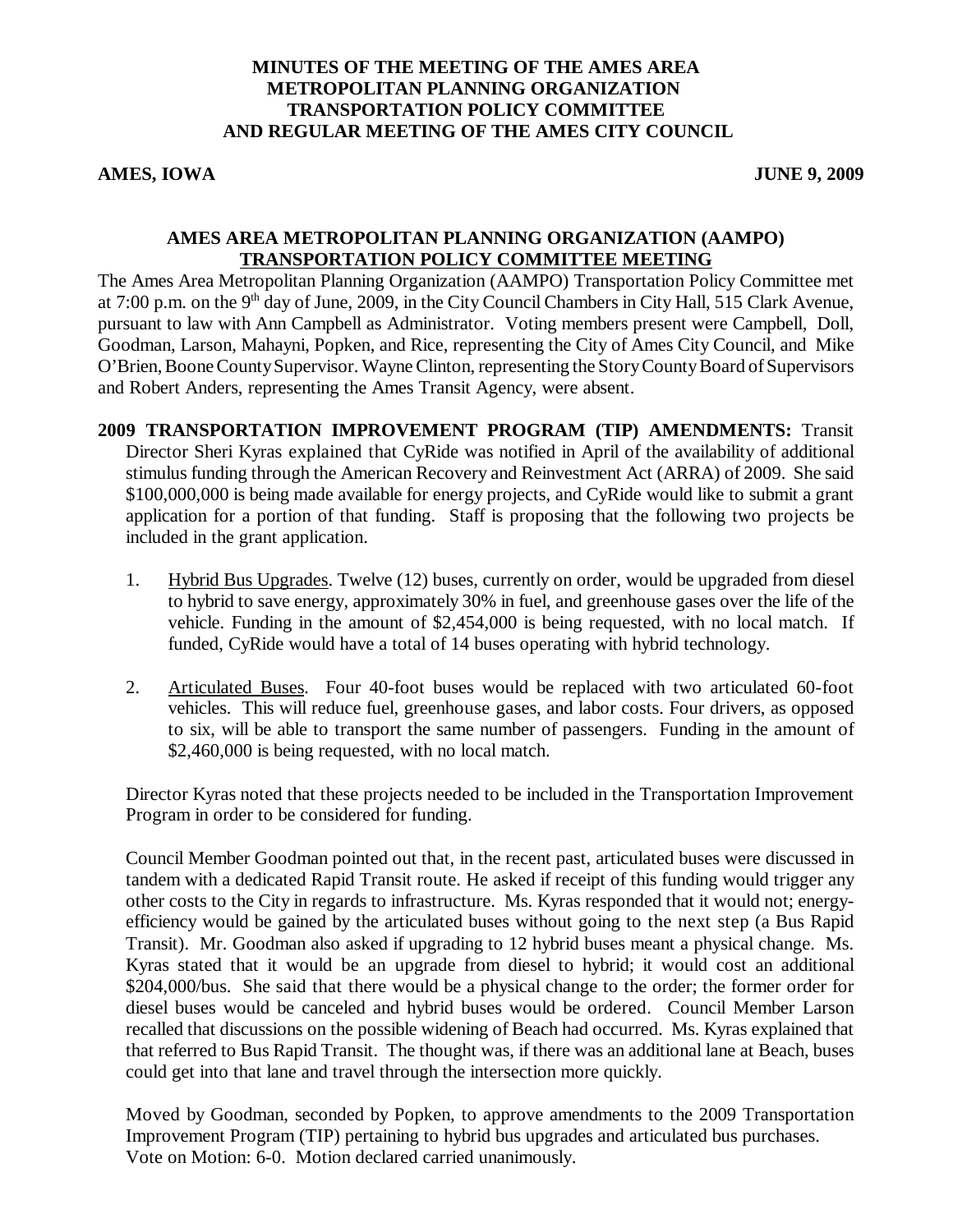The meeting recessed at 7:05 p.m. and reconvened at 7:06 p.m.

## **REGULAR MEETING OF THE AMES CITY COUNCIL**

The regular meeting of the Ames City Council was called to order by Mayor Campbell at 7:06 p.m. on June 9, 2009, in the City Council Chambers in City Hall, 515 Clark Avenue. Council Members present were Doll, Goodman, Larson, Mahayni, Popken, and Rice. *Ex officio* Member Keppy was also present.

**PROCLAMATION SUPPORTING 2010 CENSUS:** Mayor Campbell read a Proclamation in support of the 2010 Census. Accepting the Proclamation was Susan Gwiasda, City Public Relations Officer. Ms. Gwiasda advised that the actual Census will begin with the mailing of packets to residents in March 2010; those will need to be returned by April 1, 2010. She noted that the process will require the entire community to work together to get an accurate count.

**CONSENT AGENDA:** Moved by Mahayni, seconded by Larson, to approve the following items on the Consent Agenda:

- 1. RESOLUTION NO. 09-235 approving 2009/10 Pay Plan
- 2. RESOLUTION NO. 09-236 adopting new and revised fees
- 3. RESOLUTION 09-237 approving receipt of Department of Homeland Security Buffer Zone Protection **Grant**
- 4. RESOLUTION NO. 09-238 approving IDOT Agreement for Surface Transportation Funding for 2008/09 Arterial Street Pavement Improvements (North Dakota Avenue from 600 feet south of Delaware Avenue to Ontario Street)
- 5. RESOLUTION NO. 09-239 approving IDOT Traffic Safety Improvement Program Funding for 2010/11 Traffic Signal Program (28th Street/Grand Avenue)
- 6. RESOLUTION NO. 09-240 approving preliminary plans and specifications for Neighborhood Infrastructure Improvements Program; setting July 8, 2009, as bid due date and July 14, 2009, as date of public hearing
- 7. RESOLUTION NO. 09-241 approving preliminary plans and specifications for 2008/09 CyRide Route Pavement Improvements (Toronto and Hutchinson Street); setting July 8, 2009, as bid due date and July 14, 2009, as date of public hearing
- 8. RESOLUTION NO. 09-242 awarding contract to Wright Tree Service of Des Moines, Iowa, in the amount of \$270,100 for 2009/12 Line Clearance Program for Electric Distribution
- 9. RESOLUTION NO. 09-243 awarding contract to Elster AMCO Meter, Inc., of Ocala, Florida, for purchase of water meters and related parts and services
- 10. RESOLUTION NO. 09-244 awarding contract to RESCO of Ankeny, Iowa, in the amount of \$40,217, plus applicable sales taxes, for purchase of cable for Electric Services Department
- 11. RESOLUTION NO. 09-245 awarding contract to K.A. Steel Chemicals, Inc., of Lemont, Illinois, for purchase of 2009/10 liquid sodium hypochlorite in the amount of \$.79/gallon for an estimated total cost of \$71,100
- 12. RESOLUTION NO. 09-246 awarding contract to Western Lime Corporation of West Bend, Wisconsin, for purchase of 2009/10 pebble lime requirements in the amount of \$124/ton
- 13. RESOLUTION NO. 09-247 awarding a contract to Northway Well and Pump Company of Marion, Iowa, for Water Treatment Plant Well Rehabilitation Project (Year 3) in the amount of \$55,240
- 14. RESOLUTION NO. 09-248 approving contract and bond for 2008/09 Water System Improvements (Water Service Transfers)
- 15. RESOLUTION NO. 09-249 approving contract and bond for 2008/09 Water System Improvements (Water Main Replacement – Kellogg Avenue)
- 16. RESOLUTION NO. 09-250 approving contract and bond for South Duff Area Storm Sewer, Phase II
- 17. RESOLUTION NO. 09-251 approving contract and bond for Resource Recovery Plant Ferrous Magnet Installation Project
- 18. RESOLUTION NO. 09-252 approving contract and bond for Airport Runway 13/31 Rehabilitation Project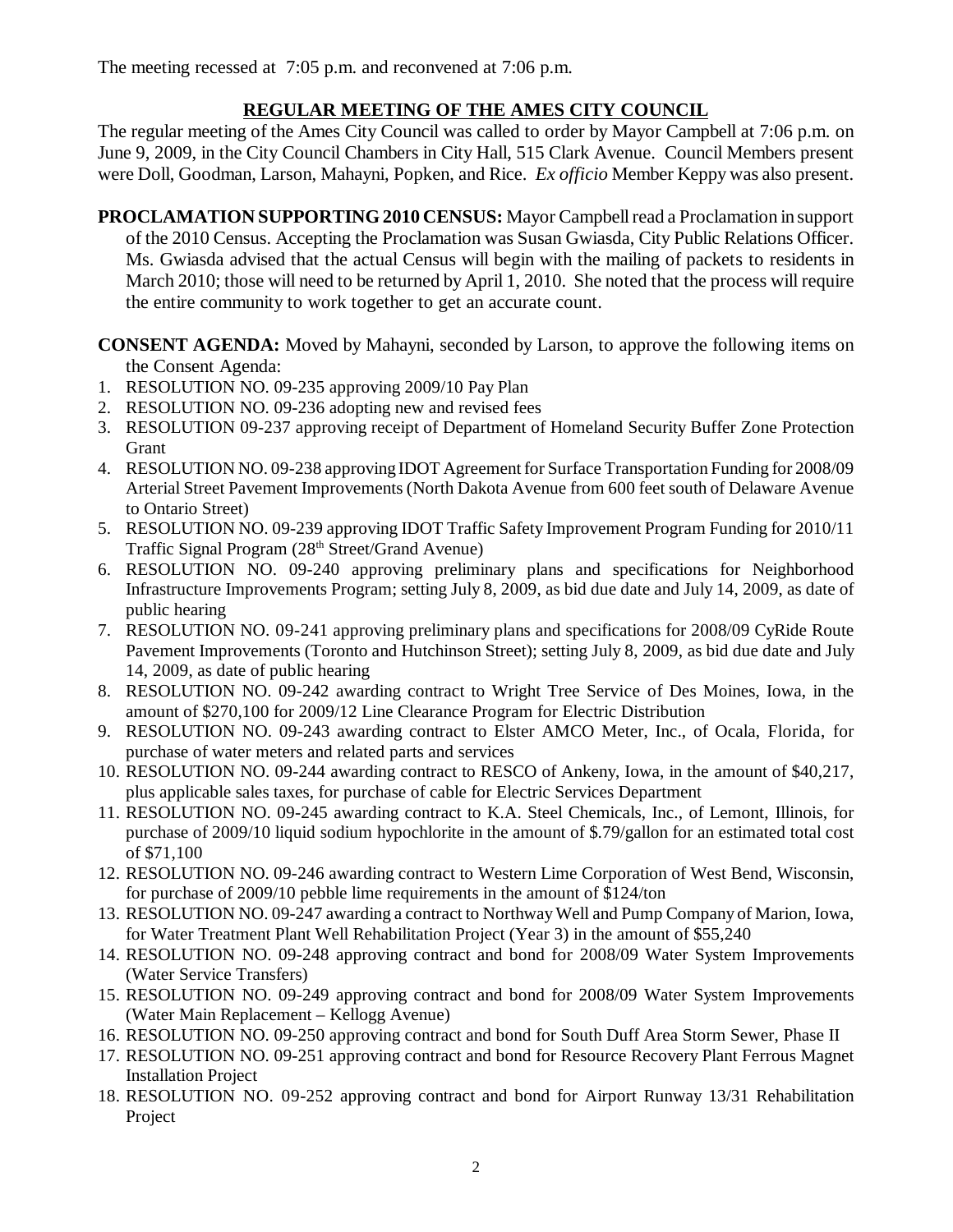- 19. RESOLUTION NO. 09-253 approving renewal of contract with Iowa Association of Municipal Utilities for program development and safety training for 2009/10
- 20. RESOLUTION NO. 09-254 approving renewal of contract with Midwest Trenchless Technologies, Inc., of Belle Plaine, Minnesota, for sanitary sewer cleaning in the amount of \$95,000
- 21. RESOLUTION NO. 09-255 accepting completion of Brookside Park Pedestrian Bridge Project
- 22. RESOLUTION NO. 09-256 accepting completion of Charles Calhoun Memorial Park Parking Lot Project
- 23. RESOLUTION NO. 09-257 accepting completion of Dog Park
- 24. RESOLUTION NO. 09-258 accepting completion of Campustown Court Renovation Roll Call Vote: 6-0. Resolutions declared adopted unanimously, signed by the Mayor, and hereby made a portion of these minutes.
- **PUBLIC FORUM:** Gloria Betcher, 531 Hayward Avenue, Ames, spoke as the Chairperson of the Historic Preservation Commission (HPC). She distributed a memo to the Council asking it to consider applying for Certified Local Government (CLG) grant money to fund a preservation training workshop on masonry restoration. The State CLG Coordinator had contacted Ms. Betcher asking if Ames would be interested in being one of two cities in Iowa to sponsor a workshop; the CLG has a surplus of approximately \$5,000 in grant monies, and if not used, less grant money will be allocated to it in the future. According to Ms. Betcher, the HPC is very interested in pursuing this opportunity. Its members view it as a way to partner with Iowa State's Department of Architecture and to show the state that Ames is a leader in preservation planning. Ms. Betcher asked that the City Council refer this request to staff to investigate the possibility of hosting the workshop. She advised that the grant process will require a quick turnaround; the application must be submitted by the end of July 2010.

Roy Cakerice, 2911 Duff Avenue, Ames, reminded the Council that he had offered, on behalf of the Friends of Carr Pool, to donate funding to assist with the costs to keep Carr Pool open during July and August. Pledges have been made, however, he has not collected them and will not be collecting them until he knows whether the City will accept the Friends' offer. He asked that the City Council provide an answer by June 20, 2010.

**REQUEST TO VACATE RIGHT-OF-WAY OF FORMER SUMNER AVENUE AND ALLEY EAST OF SUMNER:** Public Works Director John Joiner explained that the owner of the property at 217 High Avenue had approached the City and requested that the right-of-way of Sumner Avenue south of SE 2<sup>nd</sup> Street and an alley south of SE 2<sup>nd</sup> Street between Sumner Avenue and High Avenue be vacated.

Director Joiner described the City's policy for disposing of public right-of-way. Per this policy, adjacent property owners were approached regarding their interest in purchasing the land. Utility rights-of-way would need to be retained by the City. The total value, based on City policy, of the Sumner Avenue right-of-way and the alley is estimated at \$124,723.81 and \$12,091.85, respectively. The owners of 202 South Duff informed the City that they were not interested in purchasing the land in question. Mr. Joiner advised that there is an existing lease between the City and the property owners of 220 South Duff for a portion of right-of-way used for parking. Those owners have indicated that they are not interested unless they would lose that lease. The person requesting to purchase the rights-of-way has countered with an offer to buy all the property for \$50,000. That value is not consistent with the City's policy on determining the value of the land. In addition, no other adjacent property owners have been approached about any adjustment to the price.

Moved by Goodman, seconded by Rice, to deny the request to vacate and sell the right-of-way of Sumner Avenue and the alley located in Kingsbury Addition.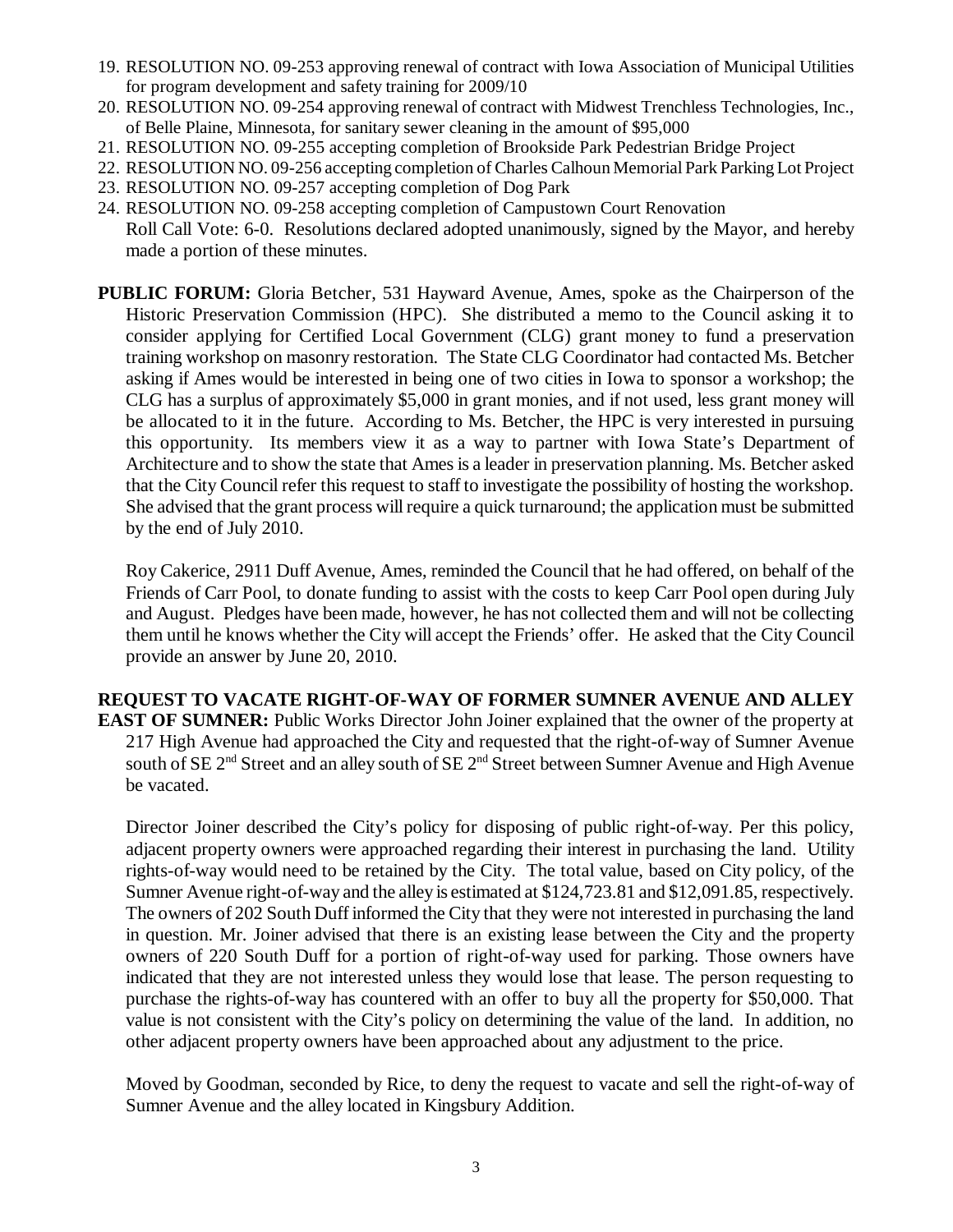Council Member Larson asked what purpose would be served by the City retaining the land in question. Director Joiner advised that the City has not identified a specific purpose; however, both the street corridor and right-of-way corridor do contain existing utilities. Council Member Goodman emphasized that the City has a policy governing the disposal of its land, and he felt that policy should be followed. He said that he was comfortable holding onto the land until a buyer offered a fair price for it; there is no motivation for the City to dispose of the land at this time for such a low price. Council Member Popken pointed out that the policy dictates the amount to charge for Cityowned land, and he doesn't want to have to "bargain" every time there is a request to purchase vacated land. In Mr. Larson's opinion, the land is not worth \$125,000. He also pointed out that the land does not bring in any revenue as long as it is retained by the City. Mr. Larson said that he would agree with the City holding onto the land if it intended to construct a road through that area, but since there is no purpose for the land, it should be sold.

Vote on Motion: 5-1. Voting aye: Doll, Goodman, Mahayni, Popken, Rice. Voting nay: Larson. Motion declared carried.

**REQUEST FROM WILLOW CREEK HOMEOWNERS' ASSOCIATION FOR EXCEPTION FROM SEWER RATE ORDINANCE:** Council Member Goodman asked why the exception of 5,000 cubic feet was originally put in an ordinance. Customer Services Supervisor Mike Wheelock advised that the exception was included in an ordinance so that every request for exception did not have to come to the City Council. According to Mr. Wheelock, requests for exceptions are not normally frequent occurrences; however, this one is the third one received by the City in the past six months. Mr. Wheelock clarified that the Sewer Rate Ordinance allows for an exemption of up to 5,000 cubic feet of water usage in a calendar year if, in any billing period, more than 2,000 cubic feet of water was used in such a way that it did not reach the sanitary sewer system. This provision was specifically added to assist property owners with newly established landscaping and/or lawns. It is based on the premise that the water does not reach the sanitary sewer system, so the Sewer Utility does not incur any costs. It can be granted for no more than two consecutive billing periods. The purpose of that is to encourage the prompt repairing of leaks.

Moved by Goodman, seconded by Rice, directing staff to prepare a Rate Ordinance revision removing the 5,000 cubic foot total/calendar year exception. Vote on Motion: 6-0. Motion declared carried unanimously.

**ADA HAYDEN HERITAGE PARK:** Parks and Recreation Director Nancy Carroll explained that, prior to the Park's opening, local anglers expressed their opinions that, due to the lack of habitat and the depths of this man-made lake, the fish population of the Lake had been impaired. This group felt there was a need to impose limits on pan fish (Crappie, Bluegill, and Sunfish) and for catch-andrelease regulations on Bass. The IDNR did not support that position. Based on these findings, discussion occurred among local anglers, ISU, City staff members, and the IDNR staff on how best to manage and enhance this resource. Ms. Carroll noted that, in 2003, local anglers made a recommendation that the City adopt an ordinance in an attempt to maintain Ada Hayden Lake as a viable recreational fishing sport for years to come. The local anglers urged that a City ordinance be adopted to protect the sensitive fishery, and felt that if it were not, the site could be "fished-out" in perhaps less then a month or two. Since the IDNR's authority is limited to "public bodies of water," the City could control how many and the type of fish anglers had in their possession "on land." In response to the input received from these Ames residents, the City Council adopted Municipal Code Chapter 19.15, 16, and 17, which imposed catch-and-release regulation son Bass; limits on Crappie, Bluegill, and Sunfish, and established protected spawning zones.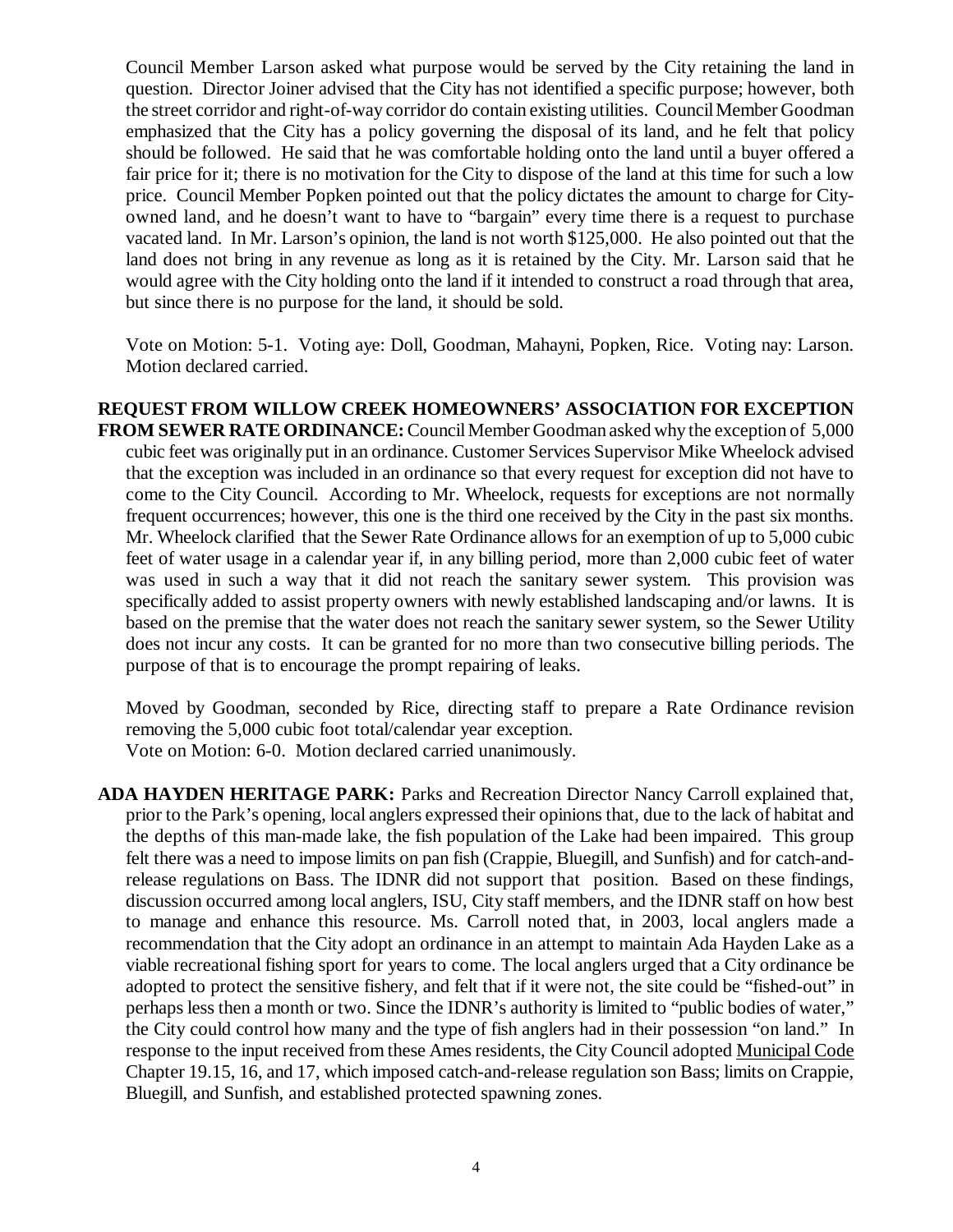According to Ms. Carroll, once the Ordinance was adopted, the IDNR continued to challenge the City's philosophy for managing the fish population. In response to the IDNR's ongoing concern, the City hosted a meeting in 2007 among the IDNR, ISU faculty and staff members, and Story County Conservation staff. At that time, IDNR officials continued to state that limits and catch-andrelease regulations were not an effective method to manage fish populations. The IDNR stated that if the City would rescind the existing ordinance, the IDNR would monitor and research the fish population, stock the Lake with fish, and enhance and increase the fish habitat. The IDNR also told the City that it would become eligible for grants up to \$90,000 that could enhance the Park's amenities, such as the construction of a fishing pier.

According to Ms. Carroll, on March 26, 2009, the Parks and Recreation Commission unanimously recommended that the City Council repeal the Ordinance and direct staff to submit a grant to the IDNR for up to \$90,000 of the cost to construct a fishing pier at this site. However, after that meeting, a few local anglers contacted staff expressing concern that the spawning areas would no longer be enforced by Ordinance. Staff held a meeting with the IDNR and local anglers on May 12, 2009, to address that concern. Representatives of the IDNR stated that decades of scientific research and data prove that restricting fishing from a "designated spawning zone has no effect on the fish population, and "70% of fish mortality is due to mother nature and environmental factors – not anglers." Following a lengthy discussion, the local anglers in attendance said they now understood the science behind the IDNR's position and offered to assist the City staff with educating other fishing enthusiasts. It was agreed that City staff, in conjunction with IDNR staff and avid local anglers, could begin providing educational information to the general public (via TV Channel 12, local media, etc.) related to the "science of managing fish populations."

Moved by Mahayni, seconded by Rice, to pass on first reading an ordinance repealing fishing population sections of the Municipal Code related to catch-and-release regulations; limits on Crappie, Bluegill, and Sunfish; and spawning zone restrictions at Ada Hayden Heritage Park. Roll Call Vote: 6-0. Ordinance declared adopted unanimously, signed by the Mayor, and hereby made a portion of these minutes.

Moved by Goodman, seconded by Popken, to direct staff to submit a grant application to IDNR for funding the construction of a fishing pier at Ada Hayden Heritage Park. Vote on Motion: Motion declared carried unanimously.

**ENERGY EFFICIENCY AND CONSERVATION BLOCK GRANT:** Assistant City Manager Bob Kindred told the Council that the City of Ames had received notification that it was eligible to receive \$544,000 in funding through the Energy Efficiency and Conservation Block Grant (EECBG) Program. The Grant is intended to assist in the reduction of fossil fuel emissions and total energy use of the eligible entities; improve energy efficiency in the transportation, building, and other appropriate sectors; and create and retain jobs. Mr. Kindred further stated that this allocation may be guided by the City Council's direction as to how the funding may be spent. City Manager Schainker said that staff is recommending that the \$544,000 be channeled into one to three highprofile projects due to the complexity involved in administering the grant.

Program requirements were explained by Mr. Kindred. If the City's application is not initially approved or if any submitted projects are not acceptable, the City will be informed of the specific issues that need to be addressed in order to satisfy the requirements of the program. The grant must be submitted by June 25; however, eligible entities may revise and submit their proposed strategy "as many times as necessary" to get approval. Grant funds may be used community-wide as well as for government-owned facilities and infrastructure projects. Mr. Kindred brought the Council's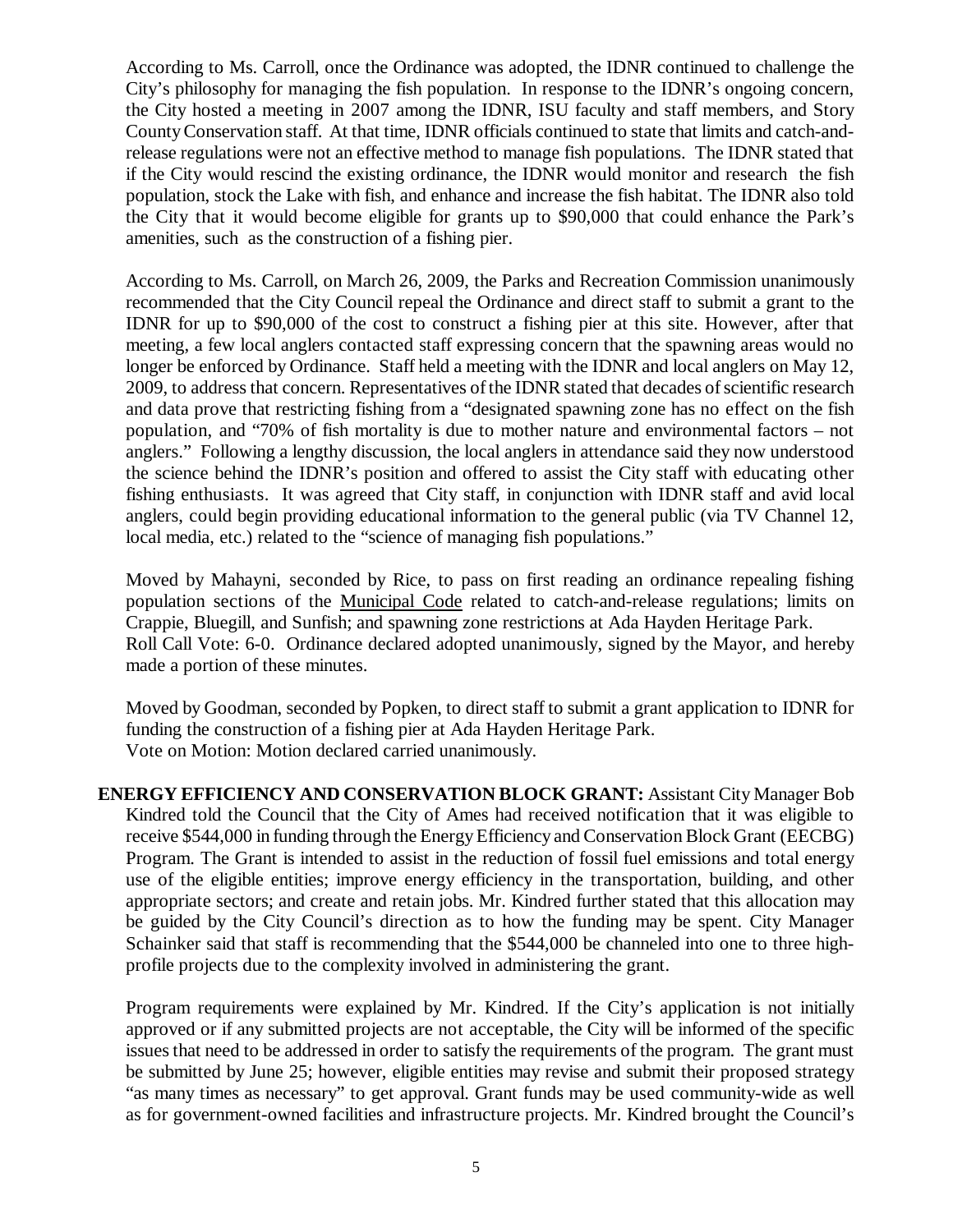attention to the list previously provided to them showing activities that would be eligible under the program. The exact cost and carbon reduction numbers are not known at this time; however, after the Council members decide on one or two projects, the applicable numbers will be provided to them.

Noting No. 4 on the list of eligible activities, i.e., grants to non-profit organizations and government agencies for the purpose of performing energy-efficiency retrofits, Council Member Larson asked if the City should be informing non-profit agencies of the availability of this funding. He recalled specifically that Heartland Senior Services had indicated to the City that its heating and cooling systems are failing. Council Member Popken pointed out that if the City decides to make Project No. 4 a priority, notification would need to be made to all non-profit agencies. Mayor Campbell noted that Project No. 4 might not be feasible due to the turnaround time being so short. City Manager Schainker concurred, stating that the projects must be "shovel-ready." He said that it would be best for the City Council to choose one or two projects that would qualify. Mr. Schainker suggested that funding be applied to the City's Bike Path System, a City Hall geo-thermal project, or be added to the Demand-Side Management Program. Mr. Kindred added that the funding must be obligated within 18 months and spent within 36 months. Finance Director Duane Pitcher advised that he is aware of a separate federal weatherization grant that might be more applicable to nonprofit agencies. Those types of projects were not included in the list provided to the City Council. He noted that all projects under the EECBG Program will be subject to Davis Bacon regulations, and the administrative requirements will be very difficult for small non-profit agencies to meet.

Council Member Goodman pointed out that there are no "bad" projects included in the list. He would like the City to attempt to make an impact with this funding that would make Ames known nationwide. Mr. Goodman referenced the Resource Recovery Plant being built in the 1970's, which put "Ames on the map." Mr. Pitcher suggested that funding be used to make a smaller City facility, e.g., Animal Control, much more energy-efficient; such a project could serve as a model.

Council Member Rice suggested that the projects on the list be prioritized. Mayor Campbell recommended that the Council members name what goals they want met through the use of this funding, and then see which of the projects would meet those goals.

Council Member Popken advised that he had received e-mails from citizens suggesting that the funding be used as follows:

1. Work with area schools on education regarding energy efficiency. He envisioned that this would be built into the science curriculum or funding would be applied to partially fund a teaching position.

Mayor Campbell noted that the School District has its own budget, which is approved well in advance, and it would be impractical for the City to fund a position on a short-time basis.

- 2. Solar power to be used at City Hall.
- 3. Mortgage Buy-Down Program.

In reference to energy-efficiency street lighting, Electric Services Director Don Kom advised that there were two things to consider: (1) LED lighting has not been done on streets and (2) guidelines pertaining to street lighting had been adopted by the Council. He further explained that LED lighting does not provide enough lumins to be used in parking lots; however, such a project could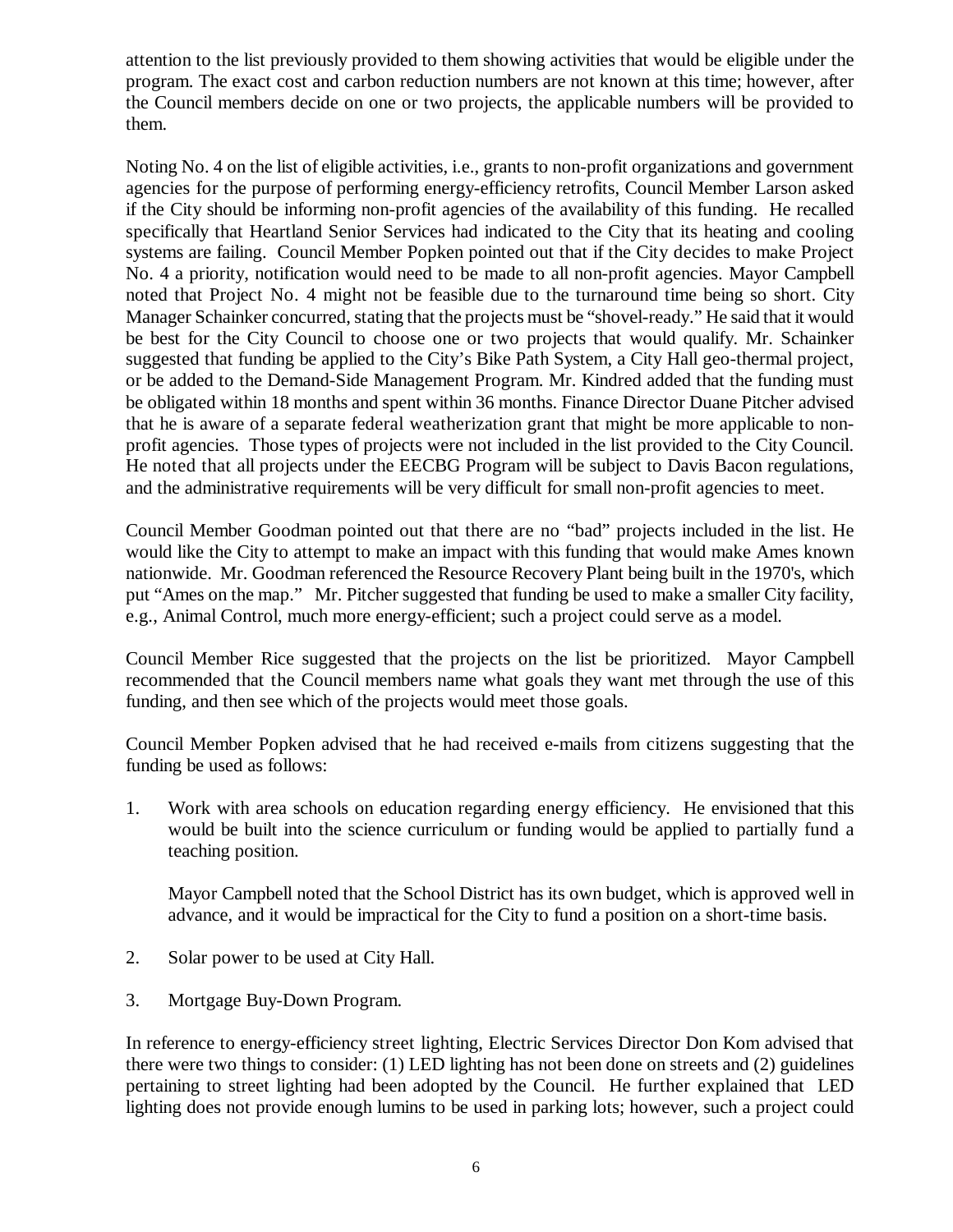provide data on how many lumins are necessary and how LED lighting would hold up under Iowa's adverse winter weather conditions.

Council Member Popken suggested that one project be selected that would provide very visible results. Council Member Goodman agreed.

Mr. Kindred stated that Fleet Services Director Paul Hinderaker has estimated that an Energy Star model building, such as the Animal Shelter, would cost approximately \$50,000.

Mayor Campbell summarized the discussion, stating that the Council was looking for a project to be located on City property and contain an educational component. Council Member Larson said that he could not see \$544,000 spent on such a project. He also felt that it was important to "get the most bang for the buck," suggesting that the remainder of the funding be spent on replacing the heat pumps at City Hall, opening up the possibility to go geo-thermal some time in the future. Council Member Goodman said that he wanted a project that showed the Ames community's commitment to energy efficiency and sustainability.

City Manager Schainker suggested that more-efficient parking lot and street lighting be used as a demonstration project with the remainder of the funding used for energy-efficiency improvements to a City building. Council Member Rice suggested that the remainder of the funding be used to make the City's fleet more energy-efficient, i.e., hybrid vehicles.

Mr. Kom explained that improvements to parking lots come down to use perception. Regarding any street lighting project, he said both Electric Services and Public Works would need to be involved.

City Public Relations Officer Susan Gwiasda explained the Ames Elementary Schools' current energy-efficiency education program that is partially funded by the City.

Moved by Doll, seconded by Mahayni, to direct staff to apply EECBG Program funding to the following projects:

- 1. Parking lot and street lighting improvements
- 2. Energy-efficiency improvements to one City building, with extension to multiple buildings, if funding allows
- 3. Energy-efficiency education
- 4. Small hybrid vehicles

Vote on Motion: 6-0. Motion declared carried unanimously.

Mr. Kindred advised that additional information regarding those projects will be gathered for a final Council decision on June 23.

**INTERMODAL TRANSPORTATION FACILITY PLANNING STUDY:** Transit Director Kyras explained that the American Recovery and Reinvestment Act included \$1.5 billion dollars in federal funding for the construction of transit system facilities. Guidelines for this funding, called TIGGER, were released on May 18, 2009, soliciting eligible projects for consideration of up to 100% funding. The concept of an intermodal facility within the City of Ames, which would house parking, a CyRide station, inter-city bus station, and possible offices for ISU departments, has been briefly discussed within the community; however, specific details of its design, location and impact on the community have yet to be developed. For federal consideration of the TIGGER grant, these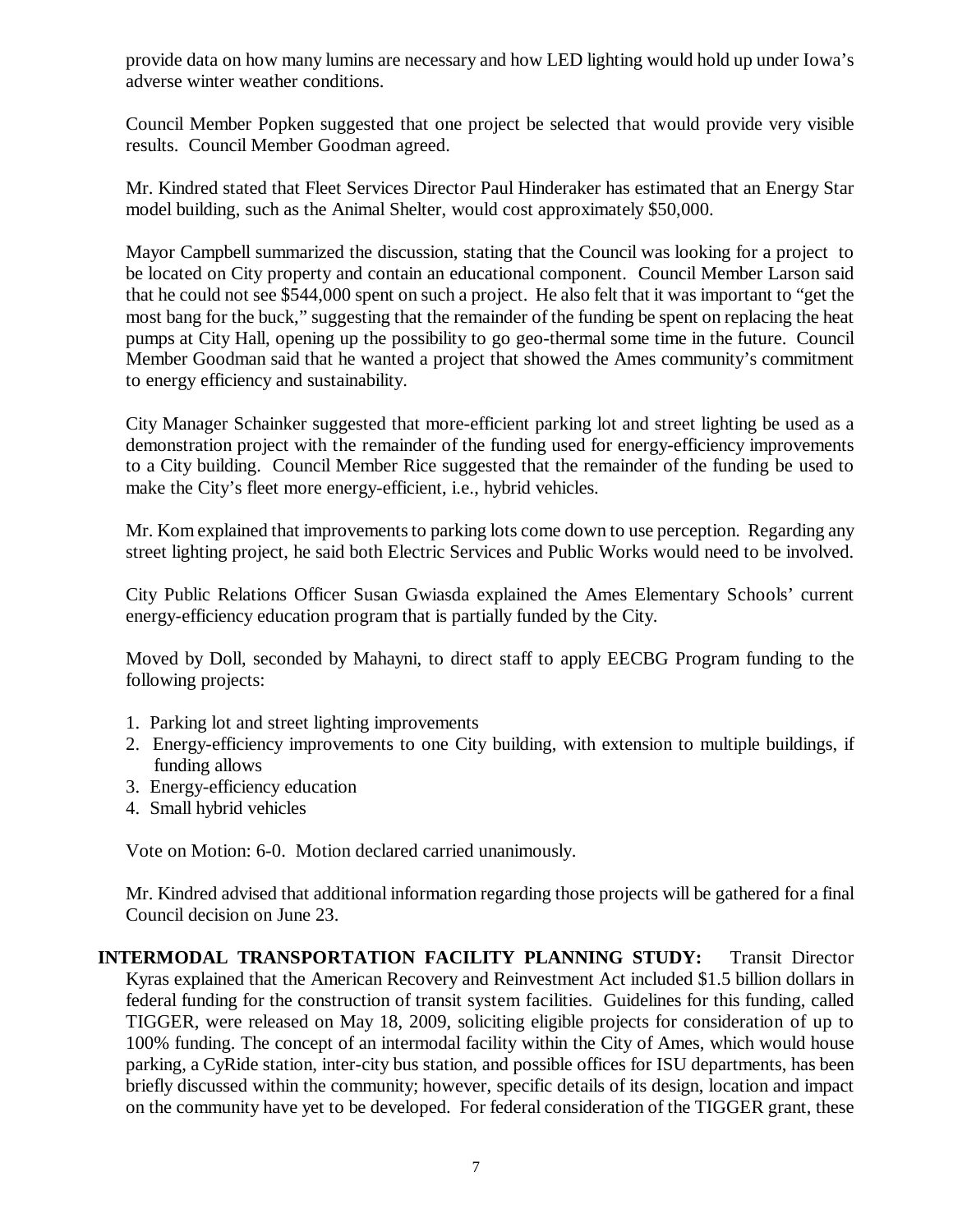details would need to be further developed into a viable project. Ms. Kyras further explained that the following work would need to be completed to meet the grant requirements: (1) Site Selection Study, (2) Programming – functions within the facility, space requirements, (3) Conceptual Design, (4) Cost Estimates - federal and local (review by Federal Transit Administration for compliance with funding regulations), (5) Business Plan/Joint Development Agreement, (6) Construction Schedule, and (7) Traffic Plan. According to Ms. Kyras, in order to accomplish this work no later than the grant deadline of September 15, 2009, and to gain agreement within the community, it is believed that a majority of this work would need to be accomplished by one or more outside consultants in coordination with a team comprised of City, ISU, and CyRide staff. It is estimated that it could cost up to \$100,000 to complete this work in sufficient detail for the grant. Ms. Kyras advised that a tentative agreement had been developed with the CyRide Transit Board of Trustees and Iowa State University to each fund one-third of the costs if the City would fund one-third.

Moved by Mahayni, seconded by Rice, to adopt RESOLUTION NO. 09-259 approving up to \$33,000 from the available balance in the Hotel/Motel Fund, contingent upon corresponding action by the Transit Board of Trustees and Iowa State University to provide \$34,000 and \$33,000, respectively, toward the completion of a planning study for development of an Intermodal Transportation Facility.

Roll Call Vote: 6-0. Resolution declared adopted unanimously, signed by the Mayor, and hereby made a portion of these minutes.

**HEARING ON ORDINANCE PERTAINING TO PLACEMENT, SCREENING, AND LANDSCAPING AROUND MECHANICAL EQUIPMENT UNITS:** Mayor Campbell opened the public hearing. No one wished to speak, and the Mayor closed the hearing.

Planning and Housing Director Steve Osguthorpe gave the history behind the proposed text amendment. Staff is recommending that Section 29.201(116) be revised to ensure consistent use of the term "mechanical unit" and not refer to mechanical "equipment" units. Mr. Osguthorpe also noted that the Code currently defines mechanical unit as being located above-ground and clearly visible, and staff is recommending that potentially confusing language pertaining to the placement of a mechanical unit be eliminated. He read Section 29.403(6) with staff's proposed language.

Moved by Rice, seconded by Goodman, to pass on first reading an ordinance making zoning text amendments related to screening and landscaping around mechanical equipment. Roll Call Vote: 6-0. Motion declared carried unanimously.

**HEARING ON ORDINANCE DEFINING "SPORTS PRACTICE FACILITIES" AND ESTABLISHING REGULATIONS AND EXEMPTIONS FOR SAID USE:** Director Osguthorpe gave the background of this request. He advised that Jensen Development Corporation, Ltd., is currently constructing a practice facility at 1010 Dickinson Avenue for the Iowa State University basketball teams, and a Major Site Development Plan was approved on October 20, 2008; it met all requirements, including parking. The developer of the site has now indicated that he would like to further subdivide the parcel to retain land for additional private development after ownership of the basketball facility is transferred to Iowa State University (ISU).

Mr. Osguthorpe advised that ISU has indicated that the proposed use of the facility as office space and a "sports practice facility" would need no more than 59 parking spaces. According to Mr. Osguthorpe, the City's Zoning Ordinance does not define or provide parking requirements for such a use. He said that Planning staff sought information from other in-state and out-of-state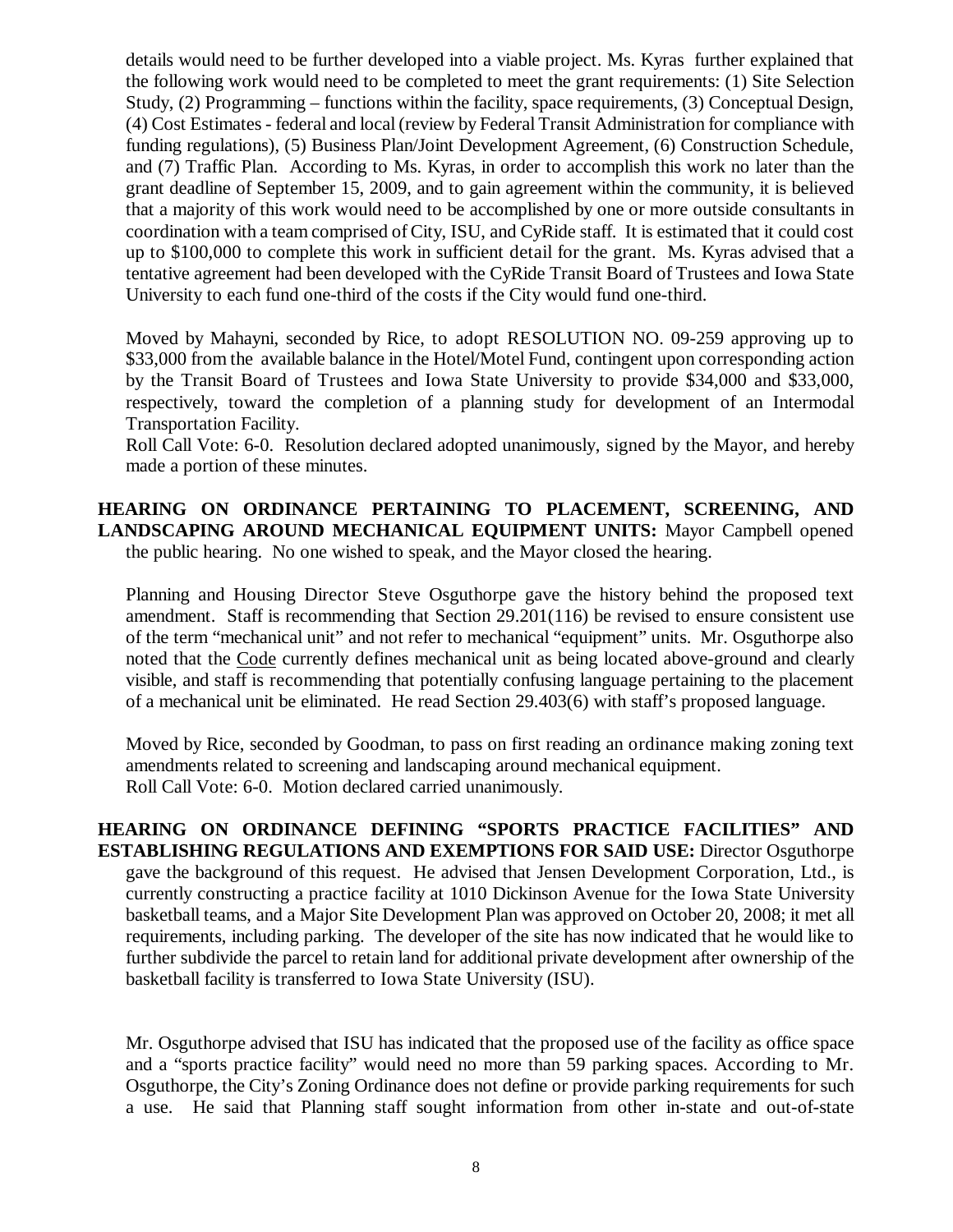jurisdictions on how they address parking needs; however, no other jurisdiction has addressed this uniquely defined use; the City would be establishing its own precedent.

According to Mr. Osguthorpe, the proposed text changes would have limited impact; however, one that should be considered is the reuse possibilities if the structure were to become vacant. He pointed out that it could be difficult to convert such a facility to a use with a higher parking demand. Mr. Osguthorpe outlined the potential risks in passing the proposed ordinance. He elaborated that staff believes, because of the uncertainties involved in the anticipated parking demands of this unique structure, staff is recommending exempting "sports practice facilities" from the provisions of the collective parking provision.

City Manager Schainker added that the City is attempting to make this facility work to serve its customer. He pointed out, however, that once the University becomes the owner of the building, the facility will no longer be under the City's jurisdiction.

Council Member Doll said that he is concerned about the facility being used in the future for intermural sports, which would create a much greater demand for parking. City Attorney Marek reiterated that the City will have no control over the building once ownership is transferred to Iowa State University and it is zoned Governmental.

Council Member Rice noted that oftentimes facilities are used for multiple purposes, and it is possible that this building will be used for other reasons other than a sports practice facilities. He suggested that language be added to state, "unless appropriate shuttle services can be arranged for from outside parking areas." Council Member Larson questioned why this case was not treated as a variance, rather than a change to the Code. Mr. Osguthorpe advised that the developers would have had a difficult time meeting the criteria to be granted a variance.

The public hearing was opened by the Mayor.

Attorney Victoria Feilmeyer, 1416 Buckeye Avenue, Ste. 200, Ames, spoke on behalf of Jensen Development Corporation, Ltd. She noted that the Council is being requested to adopt the ordinance at this meeting. Ms. Feilmeyer emphasized that the building in question will have a very unique use and the proposed amendments are narrowly tailored to address the parking requirements of sports practice facilities only. She noted that the land may not be subdivided until the ordinance passes.

After no one else wished to speak, the hearing was closed.

Moved by Popken, seconded by Rice, to pass on first reading an ordinance making a zoning text amendment defining "sports practice facilities," setting the parking requirement of 2.0 spaces/1,000 square feet of gross floor area, including it as a "Miscellaneous Use" and adding it in the Use Tables for CCN and HOC, and listing its exemption from the collective parking provisions.

Mr. Goodman said that in his opinion, the facility will be used for more that a basketball practice facility; however, since ownership will ultimately be passed on to Iowa State University and the City will not have control over the building, he sees no reason to continue to discuss parking requirements.

Roll Call Vote: 6-0. Motion declared carried unanimously.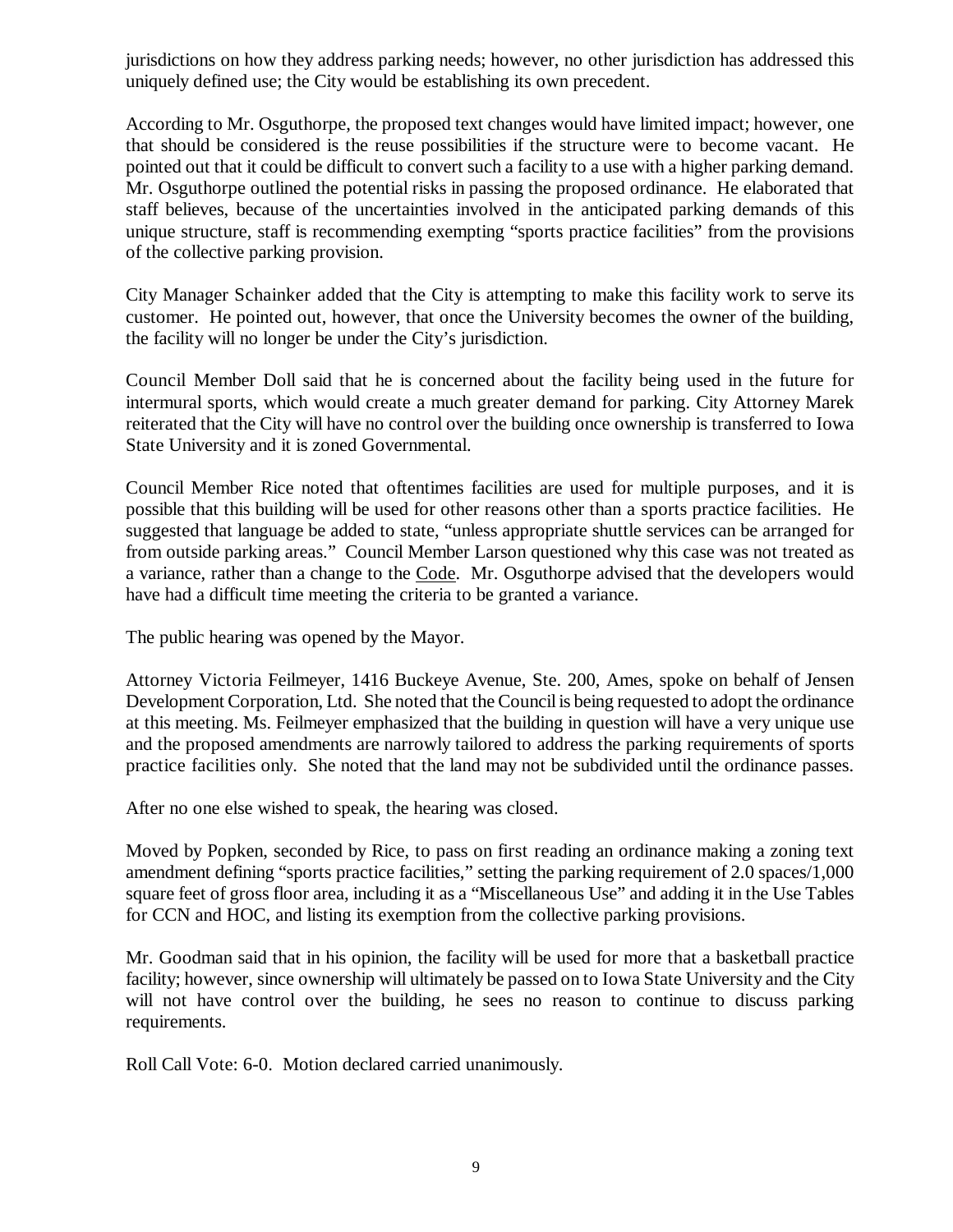Moved by Mahayni, seconded by Larson, to suspend the rules necessary for the adoption of an ordinance.

Roll Call Vote: 3-3. Voting aye: Doll, Larson, Mahayni. Voting nay: Goodman, Popken, Rice. Motion failed.

Council Member Rice asked that the second reading of this Ordinance be placed on the workshop agenda for June 16, 2009. Council Member Larson noted that the item passed unanimously tonight, and not passing the ordinance at this meeting only serves to slow down the process. Council Member Goodman disagreed, stating that the rules pertaining to the adoption of an ordinance have been in effect for decades, and he does not believe allowing the public to comment, if so desired, slows down the process.

**HEARING ON ORDINANCE GRANTING TO INTERSTATE POWER AND LIGHT COMPANY (IPL), ET AL, THE RIGHT TO OPERATE A NATURAL GAS DISTRIBUTION SYSTEM UNDER A NON-EXCLUSIVE FRANCHISE:** Mayor Campbell noted that the hearing had been opened on May 26, 2009, and continued to this meeting. City Attorney Marek told the Council that discussion could occur, but the hearing would need to be continued again because the City does not yet have a finalized agreement with IPL.

Assistant City Manager Sheila Lundt presented the history behind the Gas Franchise, which had been awarded to Interstate Power and Light Company (IPL), [formerly known as Iowa Electric Light and Power Company] in July 1984. She advised that the Governor had recently signed legislation impacting franchise agreements, and she listed the key points of that legislation. According to Ms. Lundt, City Councils may now dispense with elections and approve extensions or renewals of franchises, subject to the presentation of a valid petition requesting a vote. Also, if a franchise fee is assessed, it shall have a limit of 5% of gross revenues generated within the City and will allow a maximum .06% administrative cost recovery by the franchised gas utility.

Ms. Lundt stated that staff is proposing to incorporate language into the franchise that would allow for the institution of a franchise fee by the City Council, but would recommend setting the fee at 0% at this time. This is being done in recognition of the additional burden any fee would place on consumers at this time. City Attorney Marek referenced recent litigation initiated in Polk County concerning the imposition of a franchise fee.

Ms. Lundt detailed other changes being proposed by the City to the current Franchise Agreement. She said that staff is recommending the following action be taken:

- 1. Council approve the renewal document without submitting it to the voters unless a valid petition is received to do so.
- 2. Include a provision for IPL to ask the Council for permission to exercise eminent domain to acquire property for its use on a case-by-case basis.

Ms. Lundt pointed out that the need to exercise eminent domain rights would not occur often. She pointed out that, even though now allowed by Iowa Code, the City has never conferred the power to condemn property to a third party. Mr. Marek said that IPL contends by giving them that power, savings would be realized because they would have the right to negotiate purchase prices directly with land owners. It was also stated by Mr. Marek that he does not believe IPL will be interested in entering into a Franchise Agreement in the absence of eminent domain rights. He advised that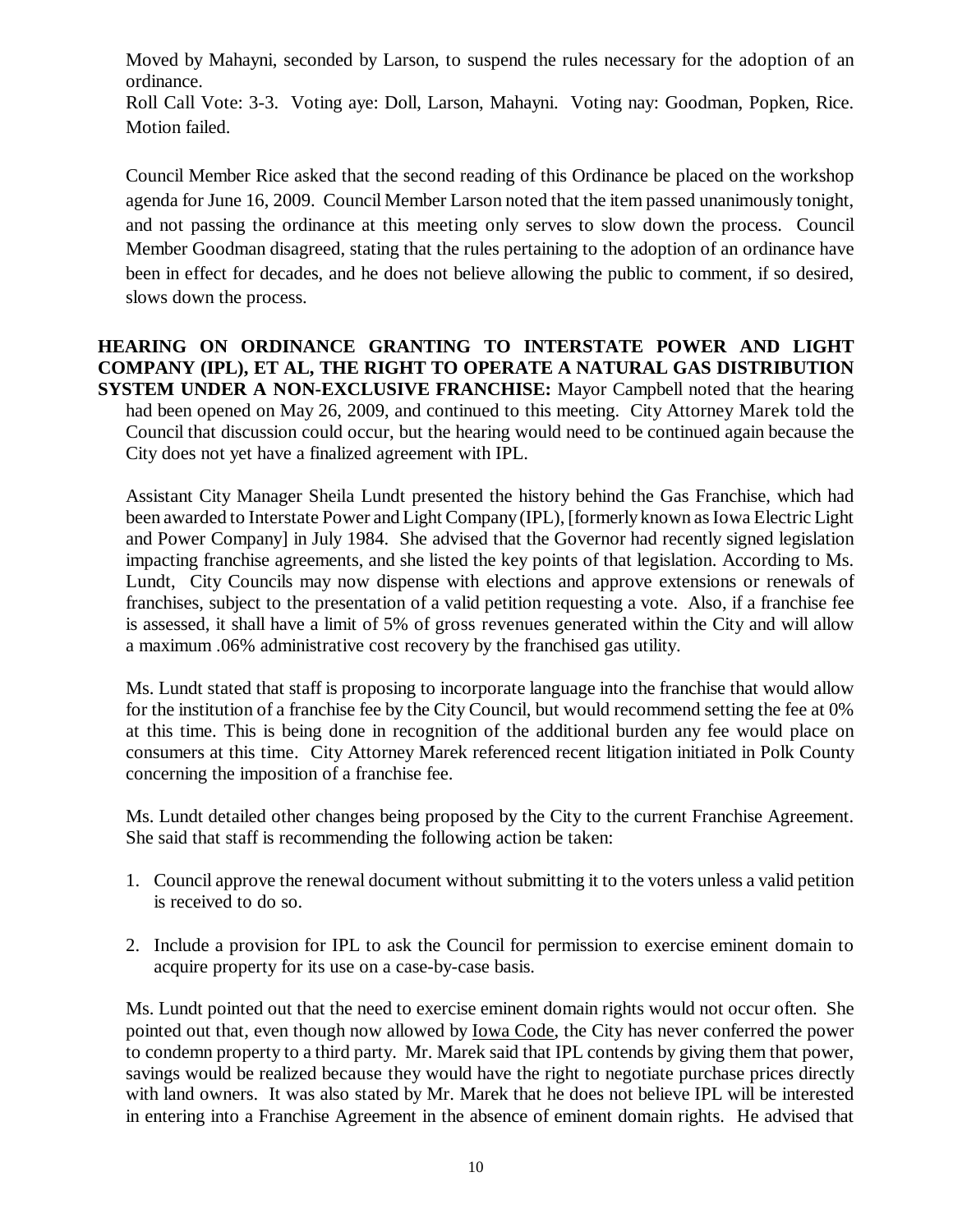the need for condemnation of property for this purpose has never occurred during the past ten years since that provision has been included in the Code.

It was noted by Ms. Lundt that IPL is asking for other revisions to the Ordinance, which staff finds objectionable, as follows:

1. IPL is requesting that the City confer a general power to condemn property without asking the Council for permission on a case-by-case basis.

City Attorney Marek advised that, in the absence of a Franchise Agreement, IPL would be subject to the City's Right-of-Way Users Ordinance. Under that Ordinance, the City has the capability to deny access to its rights-of-way. According to Mr. Marek, IPL believes that a Franchise Agreement allows it to invest with confidence and provide better service to its customers.

2. If the City requires IPL to relocate its facilities for any other reason other than widening a street or improving the right-of-way, the City should be required to reimburse IPL for that move.

City Manager Schainker noted that this is a much larger issue for the City than the eminent domain issue. Ms. Lundt pointed out that a number of the City's easements are located on property owned by other governmental jurisdictions. Mr. Schainker outlined options for the City Council. He asked the Council for direction as to the pending issues. Mr. Schainker said that staff prefers to enter into an agreement identical to the one that it has been operating under for the past 25 years.

3. Deleting language that makes IPL responsible for all damages that occur to its system (making the City liable) for damages that might occur while the City is working in the right-of-way or easement.

According to Ms. Lundt, the City's hold-harmless clause is very similar to the language in the current Agreement with IPL for an easement along Grand Avenue.

Ms. Lundt asked the Council for guidance on continued negotiations with IPL. City Manager Schainker advised that the City's options at this time were:

- 1. It can inform IPL that it is not interested in conveying eminent domain rights to them.
- 2. It can attempt to comprise with IPL on the eminent domain issue by requiring IPL to receive permission from the Ames City Council before eminent domain authority is used.

Mr. Schainker pointed out that, by requiring IPL to receive permission from the City Council before exercising condemnation authority, the Council would be drawn into dealing with property owners on every case.

City Attorney Marek added that if the Council was anticipating the imposition of a franchise fee, now would be the time to do it. City Manager Schainker noted that staff is not recommending a fee at this time. Council Member Larson asked how much would be collected if a franchise fee were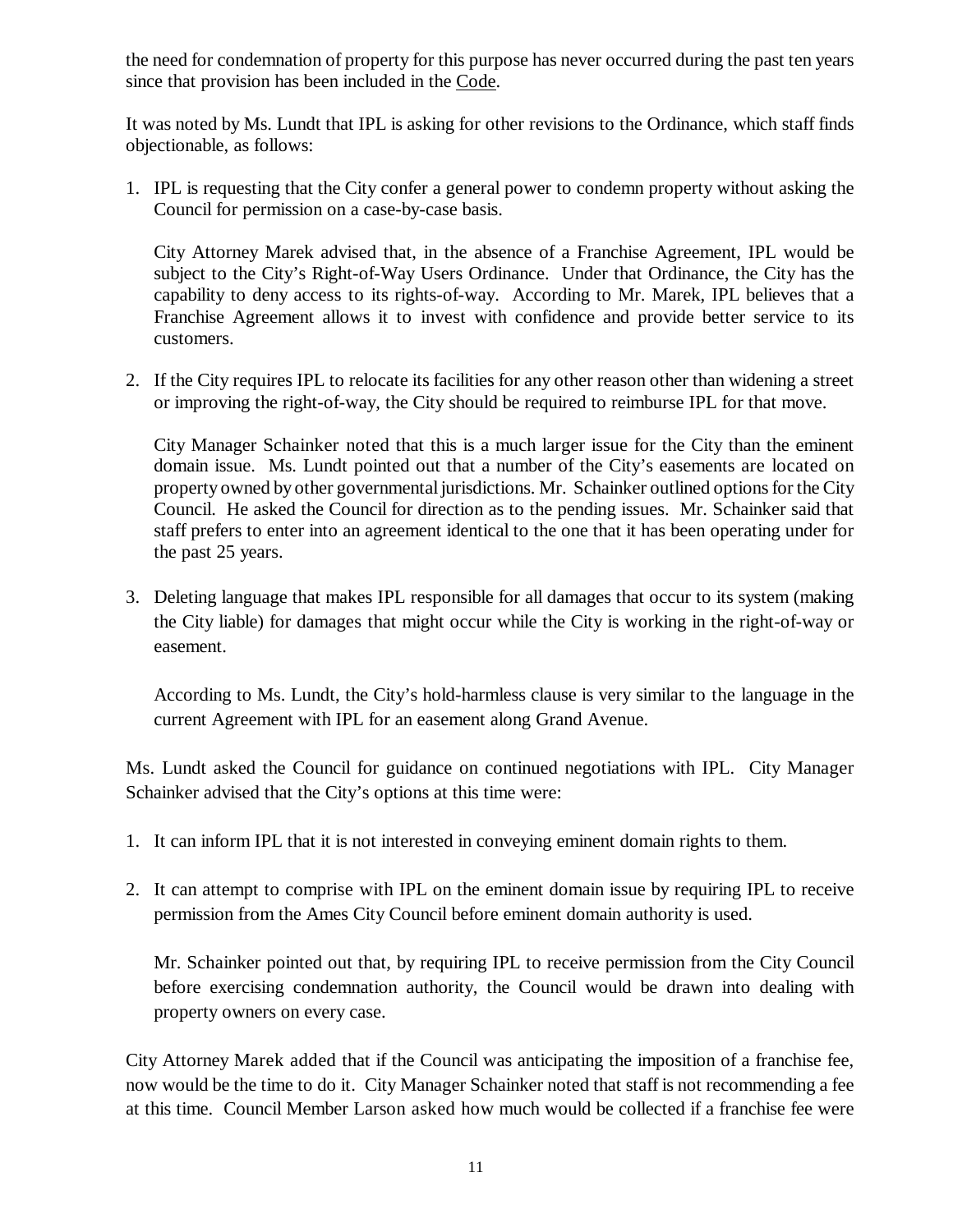imposed. Mr. Marek advised that it would be millions of dollars. Discussion ensued on the pros and cons of not entering into a Franchise Agreement. In the opinion of Mr. Larson, it would be to the City's benefit to have a Franchise Agreement with IPL.

Marion Fitzgerald, 26556-650<sup>th</sup> Avenue, Nevada, identified himself as an Account Manager with Alliant Energy. He noted that he was not an expert on franchise language; however, was here to provide assistance in bringing resources to help in the negotiations.

City Manager Schainker summarized that staff is comfortable with two of the three points of negotiation; however, it does not feel comfortable with granting eminent domain rights to a private party.

Assistant Manager Lundt said that IPL is citing the desire to have all of its Franchise Agreements contain consistent language. Council Member Larson indicated that he did not have a problem with granting eminent domain rights to IPL. He noted that the City requires certain provisions in agreements to protect itself, and he sees why IPL would want to do that as well. Council Member Mahayni concurred.

Moved by Rice, seconded by Goodman, to continue the hearing to June 23, 2009. Vote on Motion: 6-0. Motion declared carried unanimously.

Moved by Goodman, seconded by Rice, to support the staff's position on the franchise fee and the other two provisions (the City will not reimburse IPL for relocating its facilities for any other reason other than widening a street or improving the right-of-way; and IPL will be responsible for all damages that might occur to its system while the City is working in the right-of-way or easement.). Vote on Motion: 6-0. Motion declared carried unanimously.

Moved by Mahayni, seconded by Larson, to offer eminent domain rights to IPL. Vote on Motion: 4-2. Voting aye: Doll, Larson, Mahayni, Rice. Voting nay: Goodman, Popken. Motion declared carried.

**HEARING ON CYRIDE FACILITY UPGRADES, MAINTENANCE, AND WASHBAYS:** The Mayor opened the hearing and closed same after no one came forward to speak.

Moved by Goodman, seconded by Popken, to adopt RESOLUTION NO. 09-260 approving final plans and specifications and awarding a contract to Welker Construction Company, Inc., of Marshalltown, Iowa, in the amount of \$423,570.

Roll Call Vote: 6-0. Resolution declared adopted unanimously, signed by the Mayor, and hereby made a portion of these minutes.

### **HEARING ON VALVE MAINTENANCE, TESTING, REPAIR, REPLACEMENT, AND RELATED SERVICES AND SUPPLIES FOR POWER PLANT BOILERS:** The public hearing was opened by Mayor Campbell. No one requested to speak, and she closed the hearing.

Moved by Doll, seconded by Goodman, to accept the report of bids and delay award of the contract. Vote on Motion: 6-0. Motion declared carried unanimously.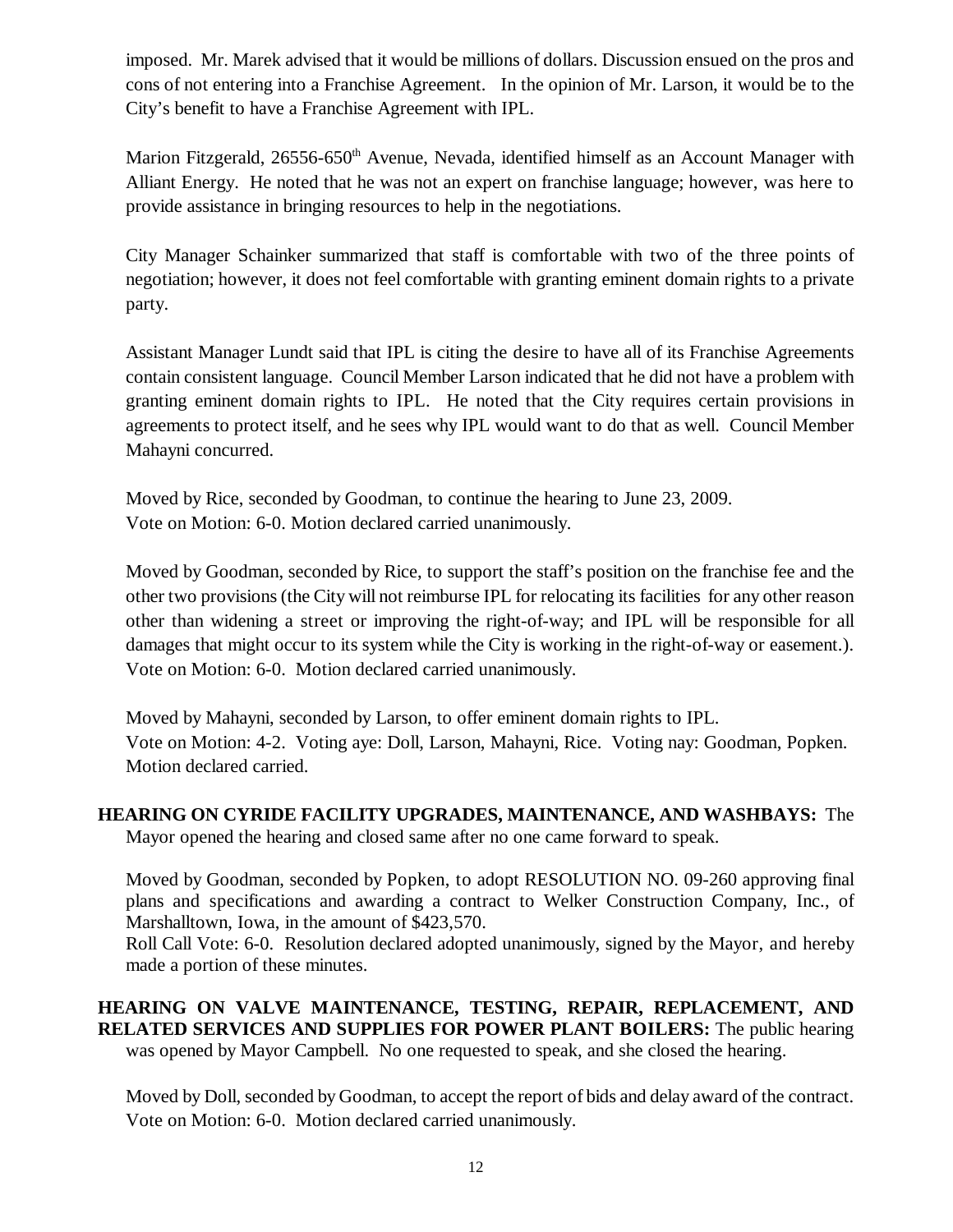# **HEARING ON SPECIALIZED CLEANING SERVICES (GRIT BLASTING, HYDRO BLASTING, DETONATION BLASTING, AND VAC TRUCK SERVICES)FOR POWER**

**PLANT BOILERS:** Mayor Campbell opened the public hearing. The hearing was closed after no one asked to speak.

Moved by Goodman, seconded by Popken, to accept the report of bids and delay award of the contract.

Vote on Motion: 6-0. Motion declared carried unanimously.

### **HEARING ON SPECIALIZED WET DRY VACUUM, HYDRO BLASTING, AND RELATED CLEANING SERVICES FOR POWER PLANT:** The hearing was opened. No one wished to provide

input, and Mayor Campbell closed the hearing.

Moved by Popken, seconded by Goodman, to accept the report of bids and delay award of the contract.

Vote on Motion: 6-0. Motion declared carried unanimously.

**RENTAL HOUSING CODE:** Moved by Doll, seconded by Mahayni, to pass on first reading the Rental Housing Code.

City Attorney Marek indicated that the proposed ordinance includes the revisions recommended by the City Council at its last meeting.

Roll Call Vote: 6-0. Motion declared carried unanimously.

**ORDINANCE CHANGING ALL REFERENCES TO "ELWOOD DRIVE" TO READ "UNIVERSITY BOULEVARD:"** Moved by Mahayni, seconded by Doll, to pass on third reading and adopt ORDINANCE NO. 3992 changing all Municipal Code references to "Elwood Drive" to read "University Boulevard."

Roll Call Vote: 6-0. Ordinance declared adopted unanimously, signed by the Mayor, and hereby made a portion of these minutes.

**COMMENTS:** Moved by Popken, seconded by Goodman, to refer to staff the letter from Youth and Shelter Services dated May 28, 2009, pertaining to replacement materials for the stairs on the west side of the 1915 City Hall Landmark (420 Kellogg Avenue).

Council Member Popken asked that the request be specifically directed to the Historic Preservation Commission.

Vote on Motion: 5-0-1. Voting aye: Doll, Goodman, Larson, Popken, Rice. Voting nay: None. Abstaining: Mahayni. Motion declared carried.

Moved by Popken, seconded by Rice, to refer to staff the letter dated June 1, 2009, from Bill Malone, owner of Café Diem, and directing that staff work with the Main Street Cultural District on Mr. Malone's request to hold a street concert on July 17, 2009. Vote on Motion: 6-0. Motion declared carried unanimously.

Moved by Larson, seconded by Mahayni, to refer to staff the memo from the Ames Historic Preservation Commission pertaining to a CLG grant to host a masonry workshop. Vote on Motion: 6-0. Motion declared carried unanimously.